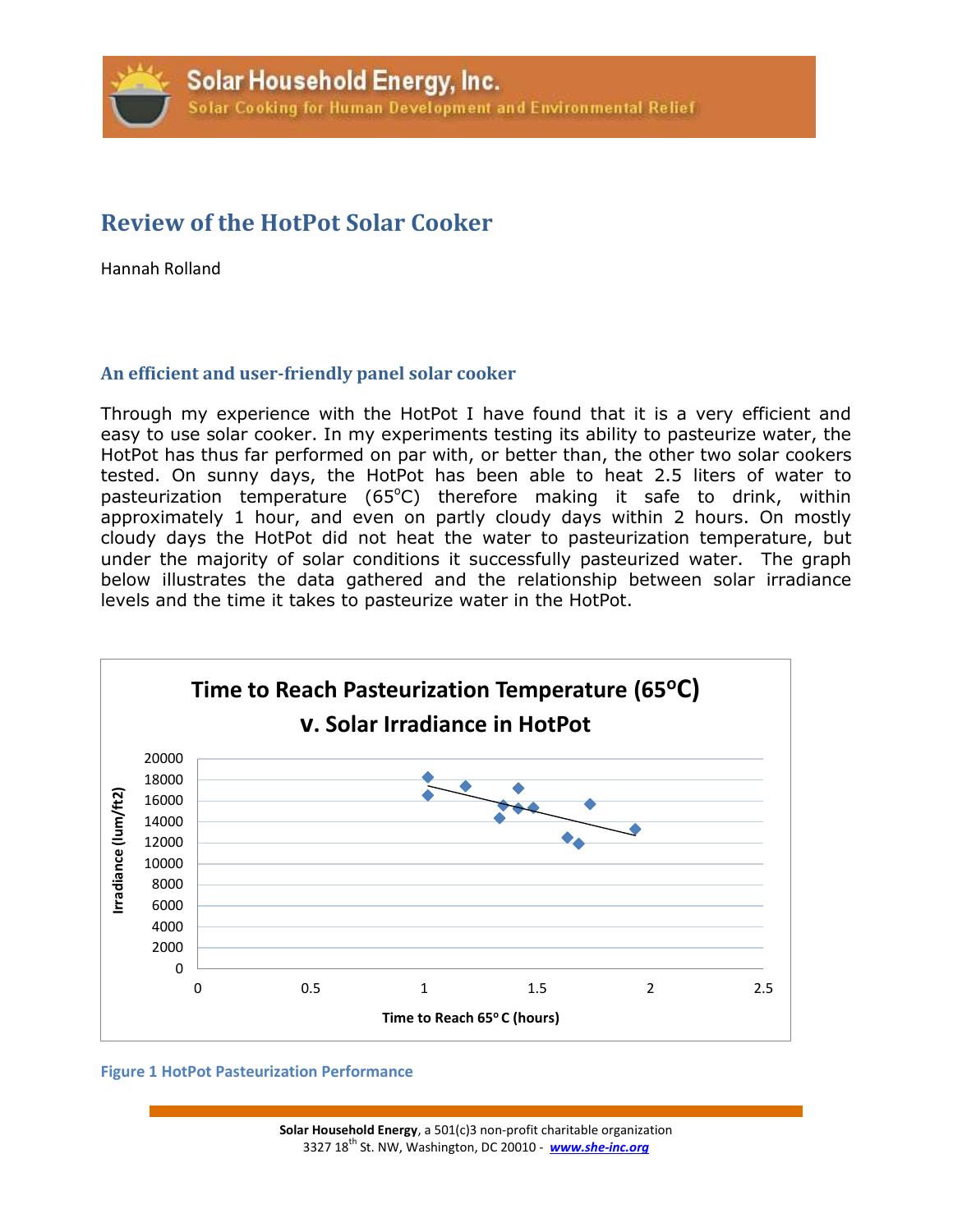The chart below provides an approximation of the sun conditions that correlates with the given lum/ft2 value to allow better understanding of the relationship between solar conditions and time to pasteurization temperature.

| Average Lum/ft2 ranges   | <b>Sun Condition</b>       |
|--------------------------|----------------------------|
| $18,000+$                | Sunny (90-100% sun)        |
| 16,000-18,000            | Mostly Sunny (80-90% sun)  |
| 14,000-16,000            | Partly Sunny (60-80% sun)  |
| $12,000 - 14,000$        | Partly Cloudy (40-60% sun) |
| $10,000 - 12,000$        | Mostly Cloudy (20-40% sun) |
| $\vert$ 10,000 and under | Cloudy (20-0% sun)         |

**Figure 2 Approximate Sunlight Conditions**

In these experiments, solar irradiance was measured by a HOBO Pendant Temperature/Light Logger (found at this website

<http://www.onsetcomp.com/products/data-loggers/ua-002-08> ). Water temperature data was collected using HOBO Stainless Temperature Data Loggers, model U12-015 (found on this website<http://www.onsetcomp.com/products/data-loggers/u12-015> ). A glass candle holder was used to suspend the probe in the middle of the water within the HotPot.



**Figure 3 Irradiance Measurement Tool**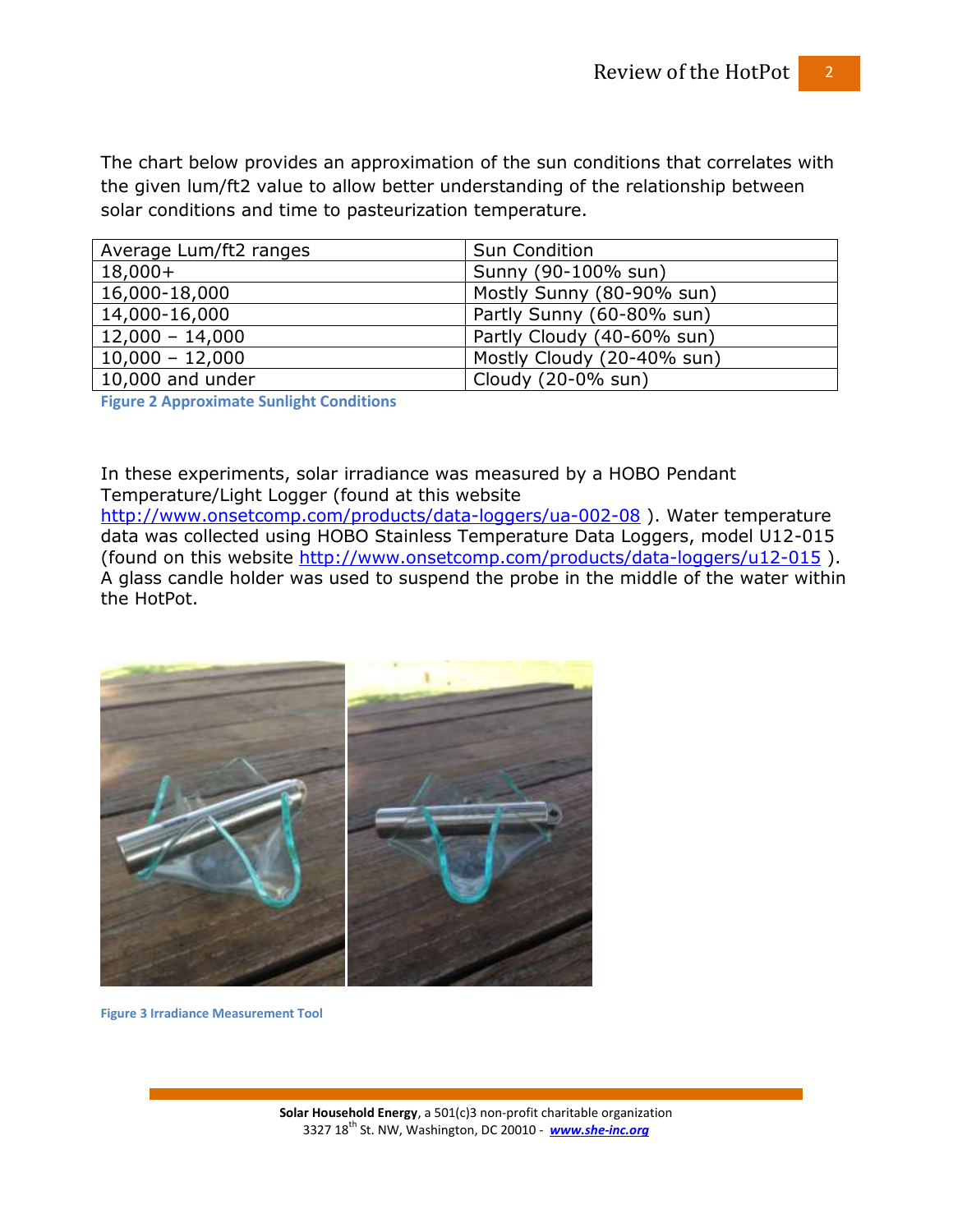In addition to water pasteurization, the HotPot performs very well cooking food. I have had great success cooking combined meals such as chili and beef stew, as well as simple foods such as rice and baked potatoes. Cooking meals such as chili and beef stew are so simple since you leave them out in the sun for a few hours, and at the end have a whole meal hot and ready. Staples such as rice and potatoes were also easily cooked and required very little effort. At first I was a little nervous about cooking meat but making BBQ chicken was very easy and it was fully cooked within 2 hours. Cornbread was another of my favorites since it was so easy and moist thanks to the HotPot.

All meals were easy to make and required little attention besides rotating the HotPot toward the sun every 1-2 hours. Cleanup is also a breeze due to the 3 part design and the easily removable inside bowl. Through the meals I have cooked so far I am confident that many other meals and foods can be successfully cooked within the HotPot! Recipes and directions for the meals cooked are available in the Appendix.

Overall, I found that the HotPot is a very efficient solar cooker to use for both pasteurizing water as well as cooking. It is very easy to use, easy to clean, requires limited supervision, and allows the power of the sun to be used to provide clean drinking water and cook good food. The HotPot is a solar cooker that has great potential for use within the US and on the international level in sustainable development projects.

*The author Hannah Rolland is a senior at Elon University in North Carolina, majoring in Environmental Studies and International Studies. She is currently conducting research regarding the potential to use solar cookers to pasteurize water to provide clean drinking water in developing countries. This review of her findings from the independent testing of the HotPot was submitted as part of a summer internship with Solar Household Energy. For questions or more information please contact the author directly: hrolland@elon.edu.* 

Solar Household Energy, Inc., (SHE), a nonprofit charitable organization, does not endorse or recommend any particular commercial products, either specifically, generally or implicitly. Our research is intended to provide information which we believe to be reliable, but we will not be liable for any representations (including, but not limited to, any errors or omissions) arising out of the information provided on our web site [\(www.she-inc.org\)](http://www.she-inc.org/) or in our published reports.

As a component of our research, SHE makes measurements of solar cookers and attempts to explain and/or model their performance and features. However, SHE is by no means a testing facility and these measurements are not to be interpreted as official or certified in any way. We only provide research information which we hope is helpful to the solar cooking community, but in any case full disclaimers apply. It should also be recognized that all real-world measurements are subject to various types of errors, random and systematic, known and unknown."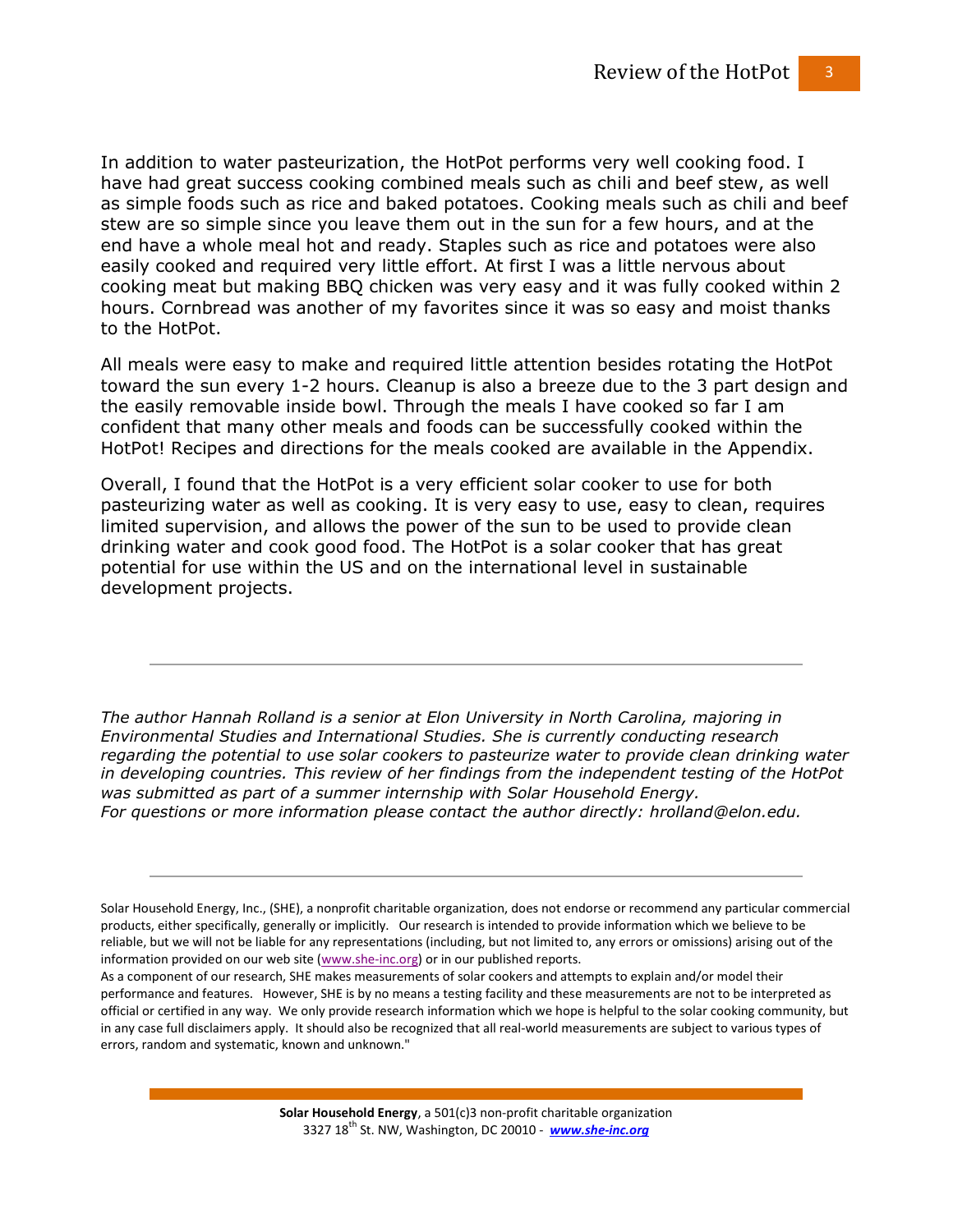# **APPENDIX - RECIPES**

# **Solar Cooker Beef Stew**

Recipe adapted from [http://www.solarcooker-at](http://www.solarcooker-at-cantinawest.com/solarcookingrecipes-stew.html)[cantinawest.com/solarcookingrecipes-stew.html](http://www.solarcooker-at-cantinawest.com/solarcookingrecipes-stew.html)

## **Ingredients:**

- 4 medium potatoes
- 1 cup cut carrots
- 1 small onion
- 1 lb beef or pork boneless ribs
- 1 package brown gravy mix
- 1 tablespoon oil
- 1 tablespoon of salt (more or less if desired) • 1 dash of black pepper (more or less
- if desired)
- 1 tablespoon corn starch
- Dash of oregano

• 1 cup water

# **Steps**

- Cut meat into cubes
- Add meat and oil to the HotPot, stir to coat, and let sit in sun for about 30min (alternate option is to pre-cook meat on traditional stove)
- While meat is cooking, peel and chop potatoes, carrots and onion
- Place all together in a bowl and add salt, pepper and oregano
- Prepare gravy mix with 1 cup cold water
- When meat is cooked, add the bowl of chopped veggies and the gravy to the HotPot, stir and let cook in sun
- After 1 hour, add cornstarch to mixture and stir all ingredients
- Continue cooking in sun for about 4 hours or until potatoes and carrots are tender and stew is fully cooked

## **Tips:**

- Stir infrequently since removing the cover releases heat and delays cooking
- Adjust HotPot every 2 hours to maximize solar energy captured

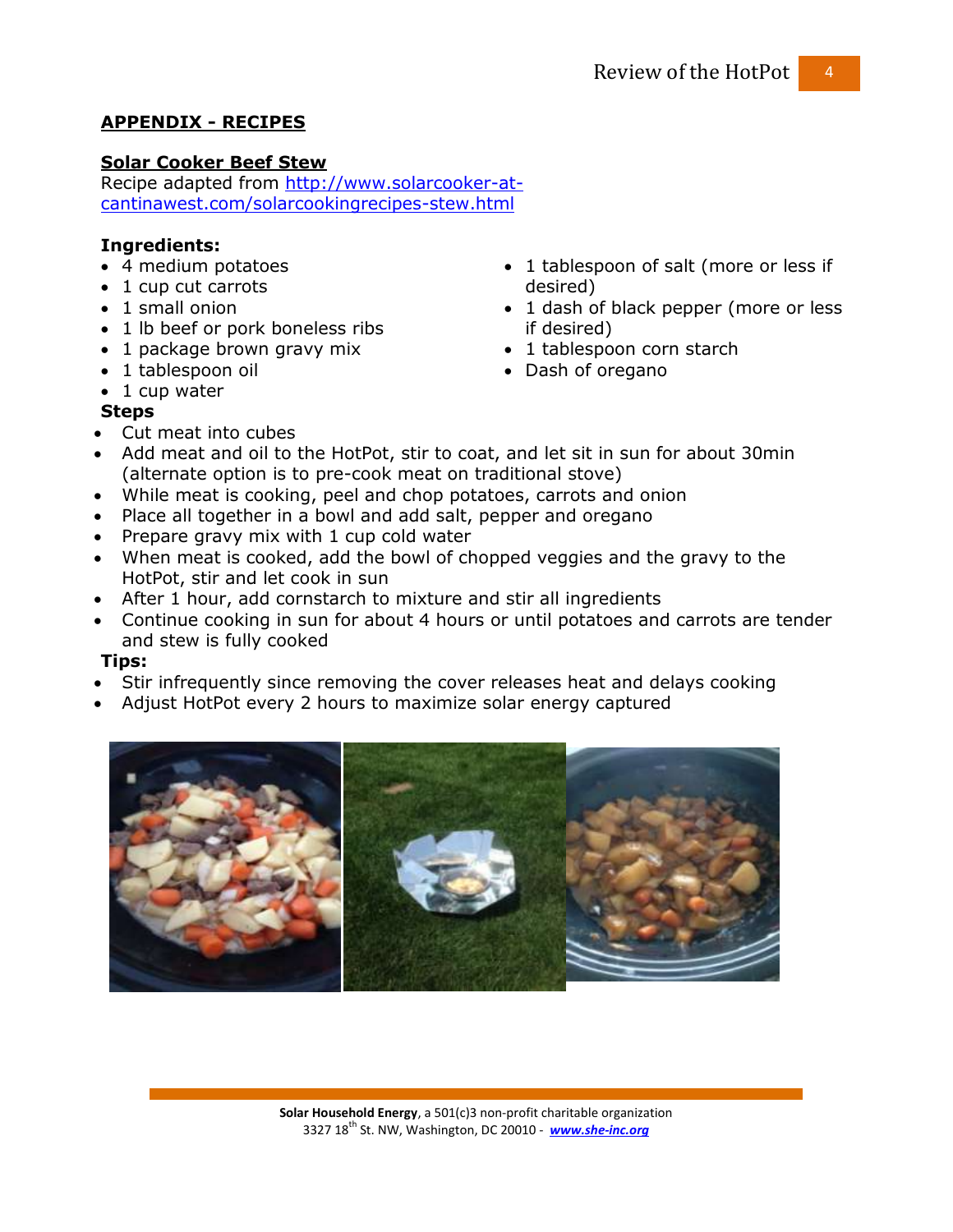#### **Solar Baked Potatoes**

Wash potatoes and use a fork to puncture a few small holes in each potato. Place potatoes in the HotPot and set in direct sun. Cooking time will vary depending on the number and size of potatoes as well as on the amount of sunlight, but estimate about 1-1.5 hours per potato. Check occasionally to test doneness.



**Note:** To make mashed potatoes, peel and cube potatoes then place in HotPot and cover with water. Place in sun and cook, checking every hour for doneness. When potatoes are tender, drain and mash as normal. (Without water the potatoes will not cook well and will dry out.)

# **Barbeque Chicken**

### **Ingredients**

- 2 large chicken breasts
- ½ cup BBQ sauce (more if desired)

#### **Steps**

- Cut chicken into 1-1.5 inch cubes
- Place chicken in bowl, add BBQ sauce and stir to coat
- Pour chicken into the HotPot and place in sun
- Stir after 1 hour and add more BBQ sauce if needed
- Chicken should be done after 1.5 to 2 hours depending on sunlight





**Note:** In first photo chopped potatoes were wrapped in foil to attempt cooking alongside chicken. I found that it would be best to cook the potatoes alone by boiling in water rather than in foil in the HotPot. The chicken cooked very well regardless of the potatoes, and would likely cook faster without the potatoes in the HotPot.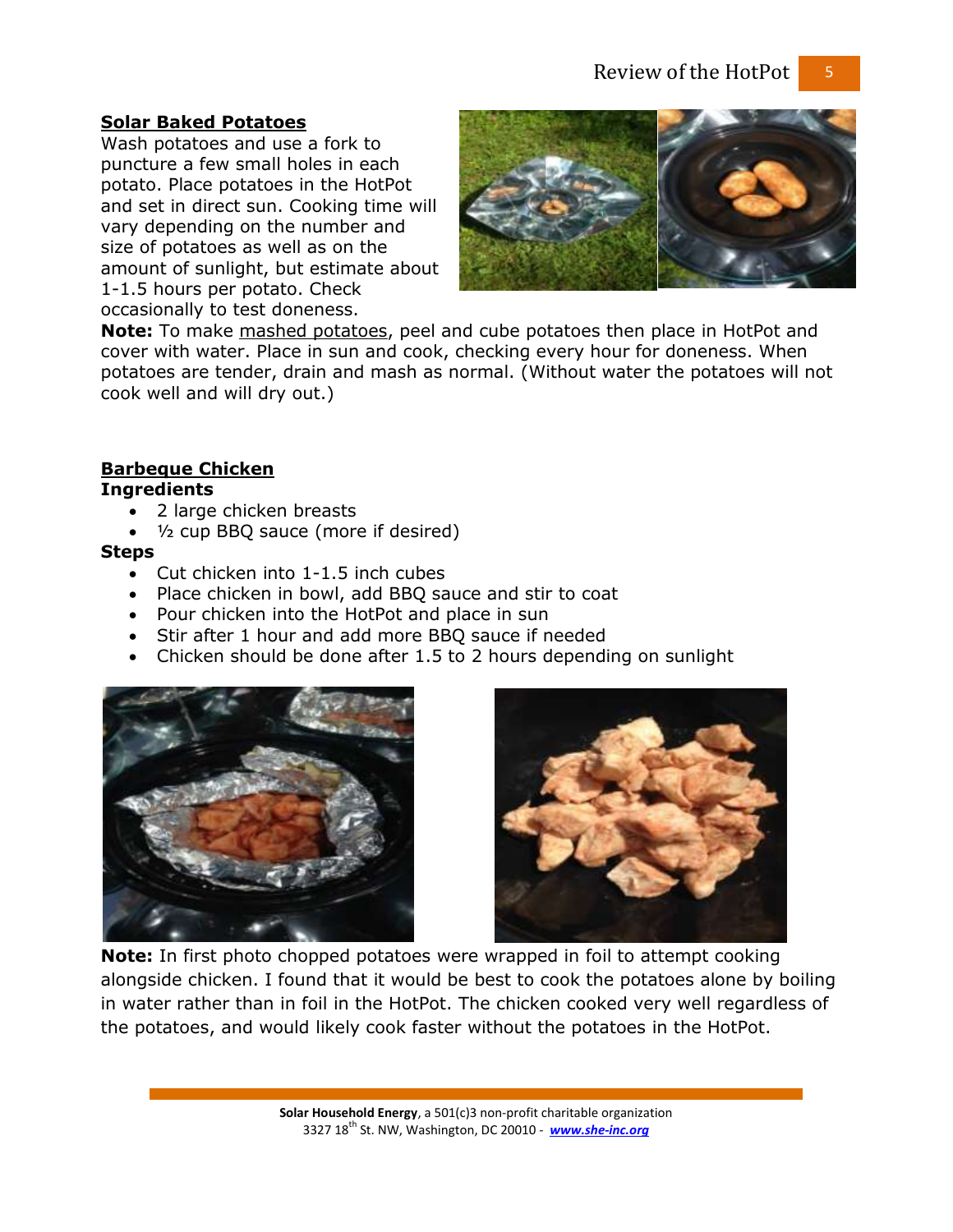# **Rice**

# **Ingredients**

- 1 Cup Jasmine Rice
- $\bullet$  1  $\frac{1}{2}$  Cups water
- (Other types of rice would work as well, simply follow directions on package for rice to water ratio)

#### **Steps**

- Place both rice and water in HotPot
- Stir to mix
- Set cooker in sun and cook for approximately 1.5 hours





# **Cornbread**

(Recipe adapted from original Betty Crocker Cookbook)

# **Ingredients**

- 1 cup yellow cornmeal
- 1 cup all-purpose flour
- 3 tablespoons sugar
- 4 teaspoons baking powder
- 1/2 teaspoon salt
- 1 cup milk
- ¼ cup shortening
- $\bullet$  1 egg

#### **Steps**

- Blend all ingredients together, mixing vigorously for 1 minute
- Grease the bottom and sides of HotPot
- Pour batter into HotPot and place in sun
- Bake for about 1.5 hours or until toothpick comes out clean



**Solar Household Energy**, a 501(c)3 non-profit charitable organization 3327 18th St. NW, Washington, DC 20010 - *[www.she-inc.org](http://www.she-inc.org/)*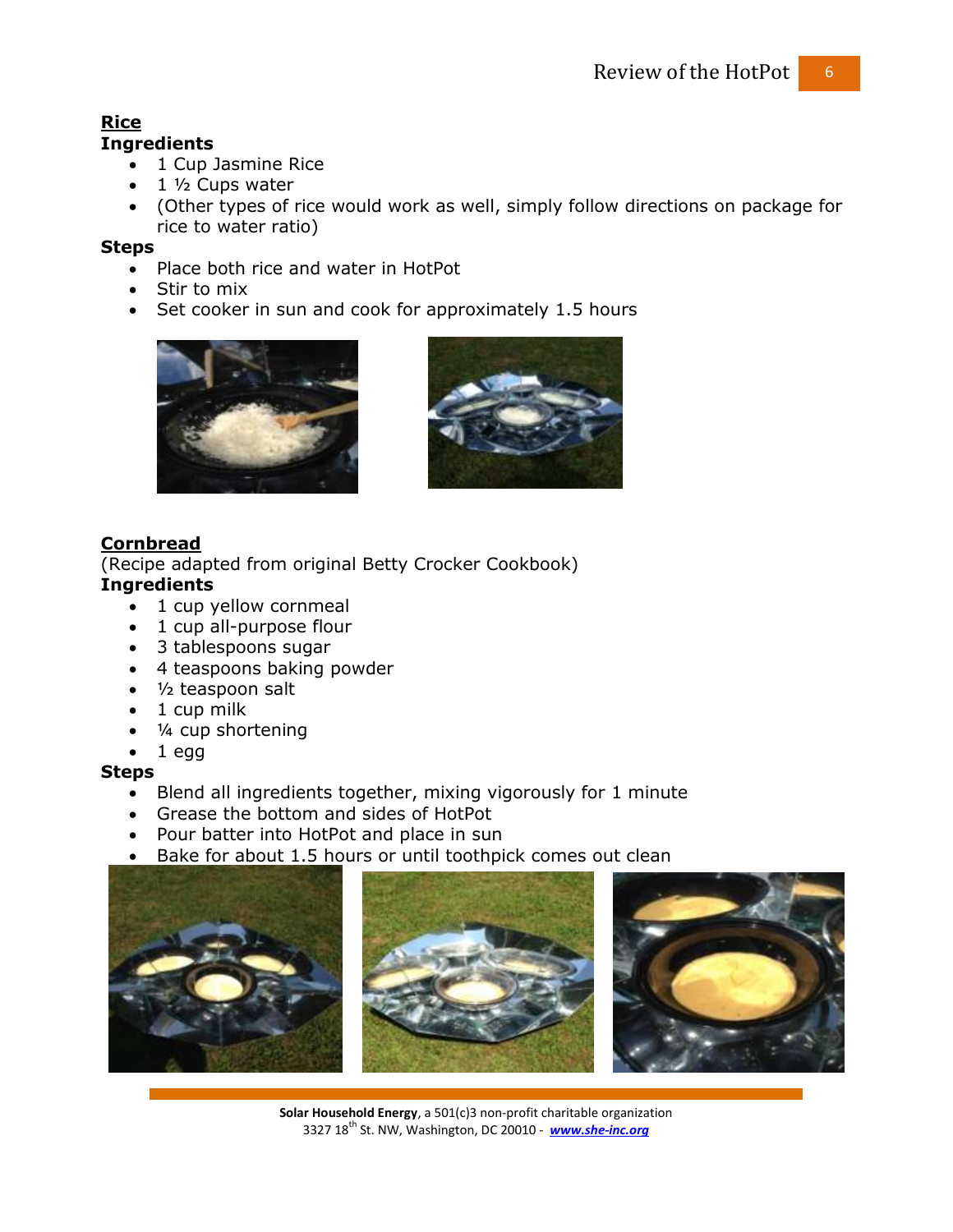# **Veggie Chili**

### **Ingredients**

- $\bullet$  1 (15oz) can black beans
- 1 (15oz) can dark red kidney beans
- 1 (6oz) can tomato paste
- 2 (15oz) cans tomato sauce
- 1 (15oz) can diced tomoatoes (OR dice your own tomoatoes)
- 1 cup chopped carrots
- 1 zucchini
- 1 summer squash
- 1 medium head of broccoli
- 1 green pepper
- 1 small onion
- $\cdot$   $\frac{1}{2}$  cup brown sugar
- 1-2 tasblespoons chili powder (more if desired)

## **Steps**

- Chop carrots and add them to HotPot along with 1/4 cup water
- Set in sun to cook for 30 min to begin cooking (they take the longest to cook so it's best to start them earlier)
- In the meantime, chop the remaining vegetables
- When carrots are partly cooked, drain the water and add the remaining vegetables (except the tomatoes) to the HotPot
- Cook veggies for approximately 45 minutes 1 hour
- Meanwhile, drain and rinse beans
- In spearate bowl, mix together tomato sauce, tomato paste, brown sugar and chili powder
- After veggies are mostly cooked, add beans, tomatoes, and tomato sauce mixture to HotPot
- Stir and let sit for about 1-2 hours more, depeneding on preference for veggie tenderness